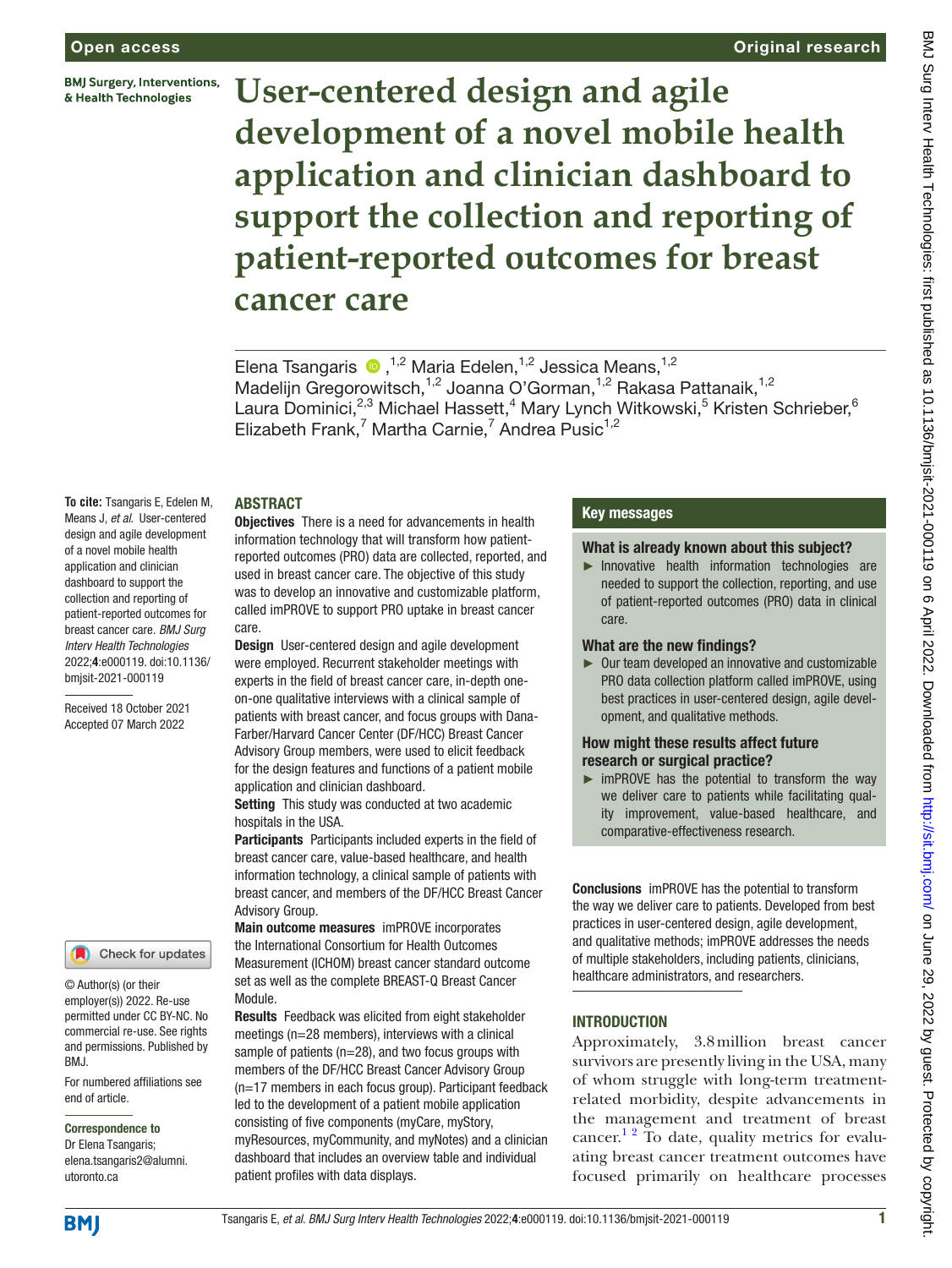and disease outcomes. However, as we shift towards a more patient-centric healthcare delivery system, it is increasingly recognized that optimal care should also reflect quality of life (QoL) outcomes and care experience from the patient perspective. $3-6$ 

Patient-reported outcome and experience measures (PROMs and PREMs) are scientifically validated instruments that, respectively, enable the quantification of QoL and experience of care from the patient perspective.<sup>78</sup> There is abundant evidence supporting that the systematic collection, reporting, and use of patient-reported outcomes (PRO) data may improve care quality,  $9-17$ leading to improved communication between patients and providers, improved clinical outcomes, patient development of self-management skills (eg, symptom monitoring), and increased patient engagement, resource utilization, and referrals to supportive care services.<sup>18 19</sup> Additionally, the collection of PRO data prior to a clinic encounter may enable prioritization of patient concerns in treatment decision-making. $910$ 

As breast cancer treatment moves towards value-based care and bundled payment models, broad-based collection of PRO data will be critically important for healthcare organizations to demonstrate patient-centered outcomes and value.<sup>20</sup> Aggregate-level PRO data have been shown to inform quality improvement initiatives, $21$  system-level feedback for healthcare management,  $22 \overline{23}$  and comparison across organizations.[24](#page-9-8) PRO data can also inform our understanding of the benefits of new techniques and technologies, such as minimally invasive cancer surgery, which may hasten recovery times and decreased morbidity.

Patients and their caregivers may also benefit from receiving tailored PRO reports directly.<sup>18 25</sup> Timely feedback, provided in an easy-to-interpret format, could provide reassurance and guidance to patients and caregivers regarding symptom management and optimization of QoL.<sup>[18 25 26](#page-9-4)</sup> Providing patients with feedback about expected symptom severity and allowing them to activate care as needed may identify adverse events before they progress, while also decreasing patient anxiety and unplanned admissions.<sup>[18 25–27](#page-9-4)</sup> This approach has the potential to improve outcomes and may also enhance patient engagement and satisfaction.<sup>10</sup> Despite this potential, few platforms exist that collect PRO data and provide feedback directly to patients.<sup>928</sup> Those that do are limited by suboptimal user interfaces.<sup>[29](#page-9-10)</sup>

As there is abundant evidence that PRO data may inform improved care,  $9-17$   $29-31$  patients are increasingly being asked to provide this information. When developed from extensive stakeholder input, health information technology (HIT) can be used to gather and communi-cate PRO data effectively and efficiently.<sup>[10](#page-9-9)</sup> Unfortunately, platforms and electronic health records (EHR) currently collecting PRO data have been widely underutilized, $^{28}$  $^{28}$  $^{28}$ in part because they lack the necessary functionalities consistent with the information needs of providers,  $9^{928}$ as reports may be hard to find and graphic displays difficult to interpret.<sup>32</sup> 33 Seamless integration with the EHR,

including the ability for providers to easily make direct referrals (eg, to physical therapy or social work) based on PRO scores, is generally lacking. In addition, clinical implementation strategies have often been poorly formu-lated or neglected.<sup>[34](#page-10-1)</sup>

To address the need for advancements in HIT that will transform the way PRO data are collected, reported, and used in breast cancer care, our team developed an innovative and customizable PRO collection platform called imPROVE. In this paper, we describe our approach to the design and development of imPROVE.

#### **METHODS**

#### Participants and setting

imPROVE was designed with extensive input of experts in the field of breast cancer care (stakeholder group), patients treated within the Breast Oncology Program (Dana-Farber Cancer Institute (DFCI)) and the Division of Plastic Surgery (Brigham and Women's Hospital (BWH)), and members of the Dana-Farber/Harvard Cancer Center (DF/HCC) Breast Cancer Advisory Group. Members of our stakeholder group were recruited through our team's internal (DFCI/BWH) professional network and were invited to participate in regular group meetings lasting 1hour.

A clinical sample of patients were eligible to participate if they had a diagnosis of breast cancer, were aged 18 years or older and were fluent in English. Patients with cognitive impairment were not eligible to participate. A purposive sampling approach<sup>35</sup> was employed to recruit a clinical sample of patients to participate in a one-on-one qualitative interview. We aimed to include women who varied by age, stage of diagnosis, and type and status of treatment. Potential patient participants were identified and recruited during a scheduled clinic visit with their breast surgical oncologist (DFCI) or plastic surgeon (BWH), who introduced imPROVE and asked whether they would be willing to participate in a 1-hour interview. The contact details for patients who agreed to participate were shared with a research team member, who later contacted patients to schedule a telephone interview, conducted by an experienced qualitative researcher. Interview participants were mailed a USD\$50 Visa gift card to thank them for their time.

The DF/HCC Breast Cancer Advisory Group is a group of advocates from diverse backgrounds who collaborate with breast cancer investigators to contribute a patient voice to breast cancer research, with the goal of finding better treatments, improving patient outcomes, and ultimately preventing breast cancer. $36$  DF/HCC Breast Cancer Advisory Group members volunteered to participate in two 1-hour focus groups after being informed about imPROVE by the DF/HCC Breast Cancer Advisory Group lead advocate (EF), who is also a member of our stakeholder group. Participants in the first focus group were provided with food and beverage as a thank you. No incentive was provided for the second focus group,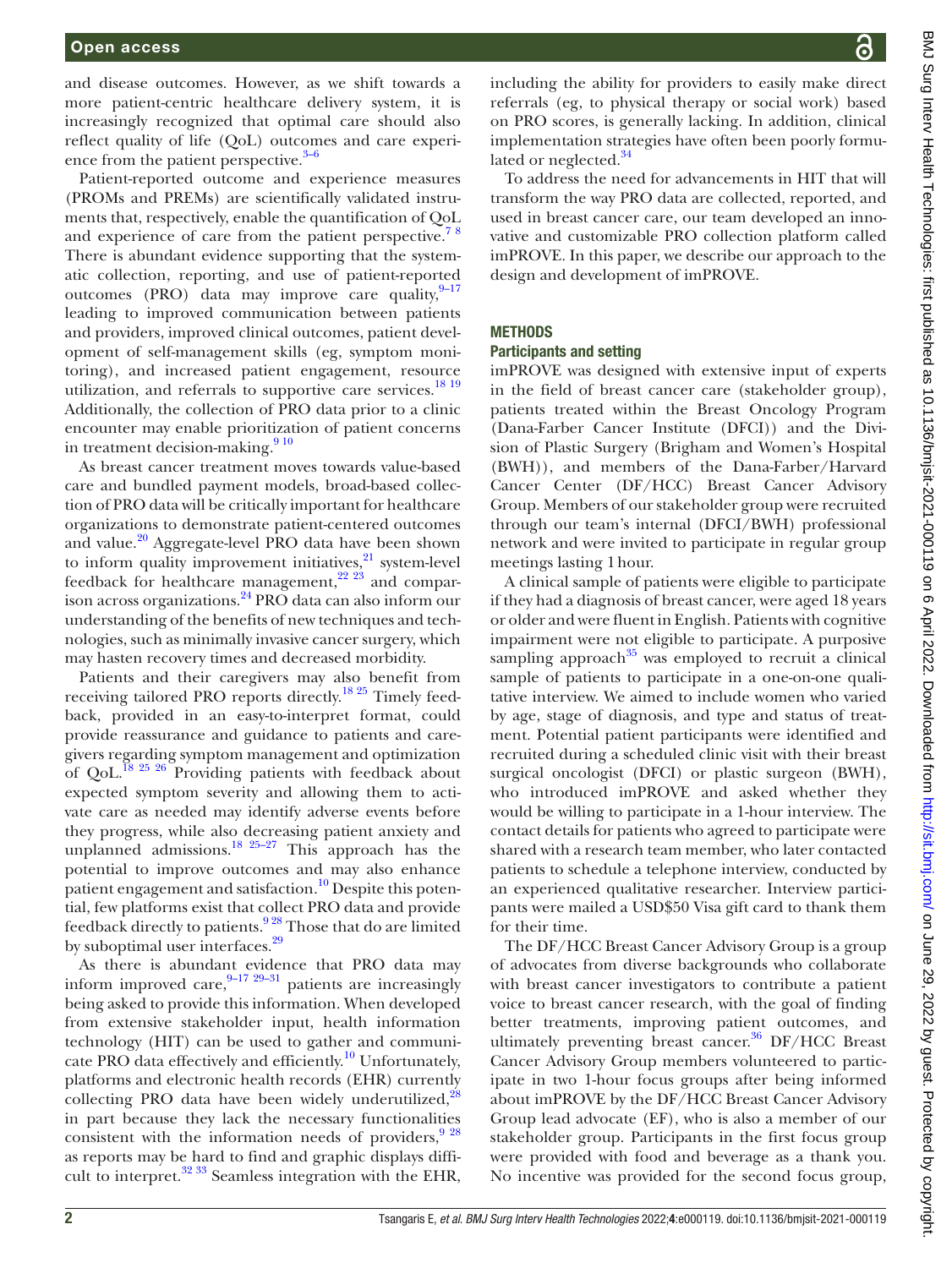conducted virtually. Clinical and demographic information was collected from participants of the one-on-one patient interviews and DF/HCC Breast Cancer Advisory Group focus groups.

#### Design, development and refinement of improve

The goal was to design and develop a minimum viable product  $(MVP)$ ,  $37$  that is a product comprised of features and functionalities that address the immediate needs of the end user (ie, patients, healthcare providers, hospital administrators, and researchers), to attract early adopters and validate the product idea.<sup>[37](#page-10-4)</sup> The intention was to build and test the MVP using insights gained from our stakeholder group meeting, one-on-one patient interviews, and focus groups with DF/HCC Breast Cancer Advisory Group to develop imPROVE, including its features, functionalities, and content components to foster clinical care delivery, quality improvement, value-based healthcare, and comparative-effectiveness research.

Best practices in user-centered design (UCD) were employed.<sup>[38](#page-10-5)</sup> UCD enables the involvement of the end user early on and throughout product development to inform the design and endorse usability empirically through iterative stakeholder testing.<sup>39–45</sup> This approach enabled the delivery of a customized and tailored solution that addresses the specific needs and perspectives of the end users. Agile development (AD) was used to complement our iterative UCD approach and to enable opportunities for our software developer to make changes based on feedback obtained from our stakeholders, patients, and DF/HCC Breast Cancer Advisory Group members, throughout the course of development. AD is a flexible approach that enables response to changing requirements and the ability to adapt through incremental and iterative development and feedback cycles (ie, sprints). $46\frac{47}{7}$  Sprints are predefined sessions that last 1month or less, during which a useable product is developed.<sup>[48](#page-10-8)</sup>

Recurring stakeholder meetings, one-on-one patient interviews, and focus groups with DF/HCC Breast Cancer Advisory Group members informed the development of a patient mobile application and clinician dashboard. Preliminary data were translated into a vendor's guide consisting of user stories, visual mock-ups, schematics for the design, and descriptions for the functionality of imPROVE. Subsequent design features and functionalities were supported by iterative development sprints followed by end user (stakeholders, patients, and DF/ HCC Breast Cancer Advisory Group) review and feedback. For the duration of each sprint, weekly check-in meetings were held between our software developer and the imPROVE development team to ensure progress towards the sprint goal and to reassess subsequent work to be accomplished.<sup>48</sup> At the close of each sprint, the software developer and imPROVE development team met to review and approve the product.<sup>[48](#page-10-8)</sup>

# Data collection

Stakeholder meetings, one-on-one patient interviews, and focus groups with DF/HCC Breast Cancer Advisory Group members were held throughout product design and development. The design phase, contributing to the development of a vendor document, commenced in March 2018 through to July 2019. Product (imPROVE) development and testing began in November 2019 through to June 2021.

### Stakeholder meetings

Regular monthly stakeholder meetings were held during the design phase, followed by intermittent meetings held throughout product development. Feedback on all aspects of imPROVE, including the patient-facing mobile application and clinician dashboard, was sought during our stakeholder meetings.

# Clinical sample of patient for qualitative interviews

Individual qualitative interviews with a clinical sample of patient were held during the initial design phase and throughout product development. A unique sample of patients were approached for each round of interviews. Interviews were guided by a semi-structured interview guide that was modified to reflect the stage in design and product development. Feedback from patients was sought for the patient mobile application. During the design phase, participants were shown mock-ups of potential content for a mobile application that was inspired by a PRO collection platform that was previously developed by a member of our team  $(AP)$ .<sup>[49](#page-10-9)</sup> Participants were probed to comment on the relevance and importance of the content and design features presented to them relative to their needs. Probing questions were used to determine how and when participants use the internet and mobile applications, and for participants to convey any supports or information that they would have liked to have throughout their breast cancer diagnosis and treatment trajectory. During subsequent product development interviews, participants were shown prototypes for the imPROVE patient mobile application and were asked probing questions to express positive and negative aspects of the application's content, design, and functionality. Content was evaluated by asking about relevance and comprehensiveness.<sup>50 51</sup> Design was assessed by asking questions about the 'look and feel' of imPROVE. Participants used the 'think aloud' approach. $52$  New concepts (desired additions or changes to the content, design, or functionality) that arose during each patient interview were asked about in subsequent interviews.

#### DF/HCC Breast Cancer Advisory Group focus groups

Two focus groups, one during the design phase and one during product development, were held with DF/HCC Breast Cancer Advisory Group members. An experienced qualitative researcher (ET) moderated both focus groups with help from a research fellow (MG, focus group 1; JM, focus group 2). Only the moderators and participants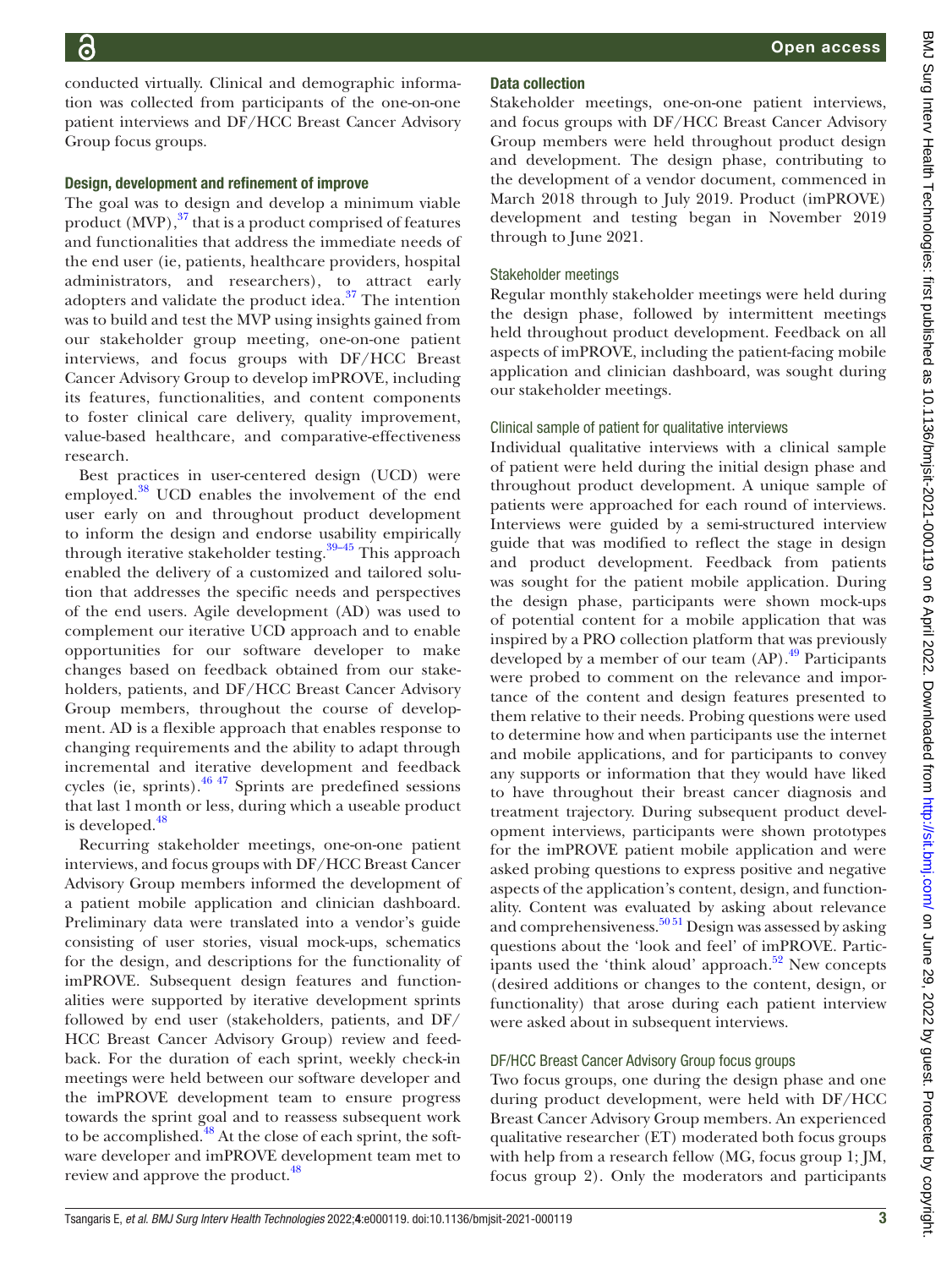were present at the time of the focus group. The first focus group was held in a conference room and the second was held virtually due to the enforced restrictions for the COVID-19 pandemic. The primary moderator followed a discussion guide in the form of a power point presentation to direct the conversation. Participants were debriefed about the purpose and goals at the start of each focus group. Like the qualitative interviews, feedback was sought for the patient mobile application. During the design phase, images of the previously developed PRO collection platform were shown to participants who were asked to comment on what they liked and disliked. Participants were also asked about their internet and mobile application use, and desired supports and information during their breast cancer diagnosis and treatment journey. For focus group 2, participants were shown prototypes of the imPROVE patient mobile application and were asked to comment on the application's content, design, and functionality. Participants freely discussed their own opinions without prompts.

#### Data analysis

Qualitative description<sup>53 54</sup> guided the analysis to enable rich descriptions of perceptions and experiences of imPROVE. Findings from the design interviews were used to develop a vendor's guide, and design features and functions were further refined in the product development interviews. Stakeholder meetings, patient interviews, and focus groups were audio-recorded, transcribed verbatim and coded. One research team member independently coded the interviews in Microsoft Office Word (V.2020). Data were coded inductively, applying multiple levels of codes (top-level domains and themes). Codes were moved into a Microsoft Excel (V.2020) worksheet to sort by emerging domains and themes.

#### **RESULTS**

We assembled a multidisciplinary team of 28 stakeholder group members who are experts in the field of breast cancer care (two breast cancer patient advocates, six breast and plastic surgeons, four medical oncologists, three radiation oncologists, one anesthesiologist, two nurses, and five residents and researchers), three affiliates of the Harvard Business School (HBS) with expertise in value-based healthcare, and two HIT product developers. Eight stakeholder meetings were held from November 2018 to May 2021. A clinical sample of 28 patients with breast cancer participated in a one-on-one qualitative interview, and two focus groups were conducted with 17 DF/HCC Breast Cancer Advisory Group members each. Most participants (clinic sample and DF/HCC Breast Cancer Advisory Group members combined) were over the age of 60 (n=27), had a Master's or Doctoral education or higher (n=22), and had unilateral (n=36) breast cancer treated with mastectomy alone (n=32) or with subsequent reconstruction (n=16). [Table](#page-4-0) 1 provides

clinical and demographic information for the interview and focus group participants.

### Patient-facing mobile application

Interviews for the design and product development phases involved 8 and 20 participants, respectively. When probed about the desired components for the application, several common themes arose. For example, participants expressed the desire for an inspirational quote that would be available at a certain time in the day and change at a set interval (ie, daily, weekly, or monthly) (*Personally, I like quotes. they help me remember I can be braver or stronger or smarter than I think, it helps me to feel good about myself. I think that's the important thing. Seeing it early in the day would help to improve my mood*). Participants also expressed a need for information about their care team, including their names, picture, and contact information (*I don't remember the name of the social worker I saw. I remember my surgeon but not the social worker* and *I love the 'My Care Team' below because that's something else that's really such an asset at [Hospital X] is that sense of just being cocooned in care*).

Participants suggested having a designated section to view and interpret their PRO data to help them determine if they are on track with their recovery (*For myself, my goal was to get better too quickly and then you feel discouraged. So, if your goal is more realistic like a year from now, then when you look at your graph you're saying, I'm really doing okay*). When participants were shown an example line graph, most thought it was easy to interpret (*I like graphs the one showing is rather simple. Line graphs like this are easy to interpret*) and they liked having the ability to see where they are in their recovery journey (*Actually, you know, I'm looking again at the chart with the graphs, it is pretty good, and you can see really clearly, pretty quickly where you are*). Tailored written feedback about the meaning of their PRO scores and whether they warrant a follow-up clinic visit was also favored (*Well, I like this [line graph] because it does work with a variety of different learning styles too and then, encouraging someone to reach out, to remember you've still got us, and you can reach out to your doctor*).

A strong sentiment from patients and DF/HCC Breast Cancer Advisory Group members was the need to include trusted resources for patient education (*It would be better to have secure links to the information instead of going and searching)* and to find answers to their questions (*The worst part of having cancer is the waiting game of having a question and not having an answer*). Expert stakeholder group members also shared the same sentiment and believed that resources would be an important feature of the patient application (*I like the idea of providing patients with a combination of different types of information that they've indicated in some way, shape, or form could be relevant to them*).

Links to trusted support networks and peer groups were also favored by patients and DF/HCC Breast Cancer Advisory Group members (*It would be good to maybe have some links to other patients or for some groups, maybe some experiences from other patients with a similar condition*). They also described actively engaging with other patients to obtain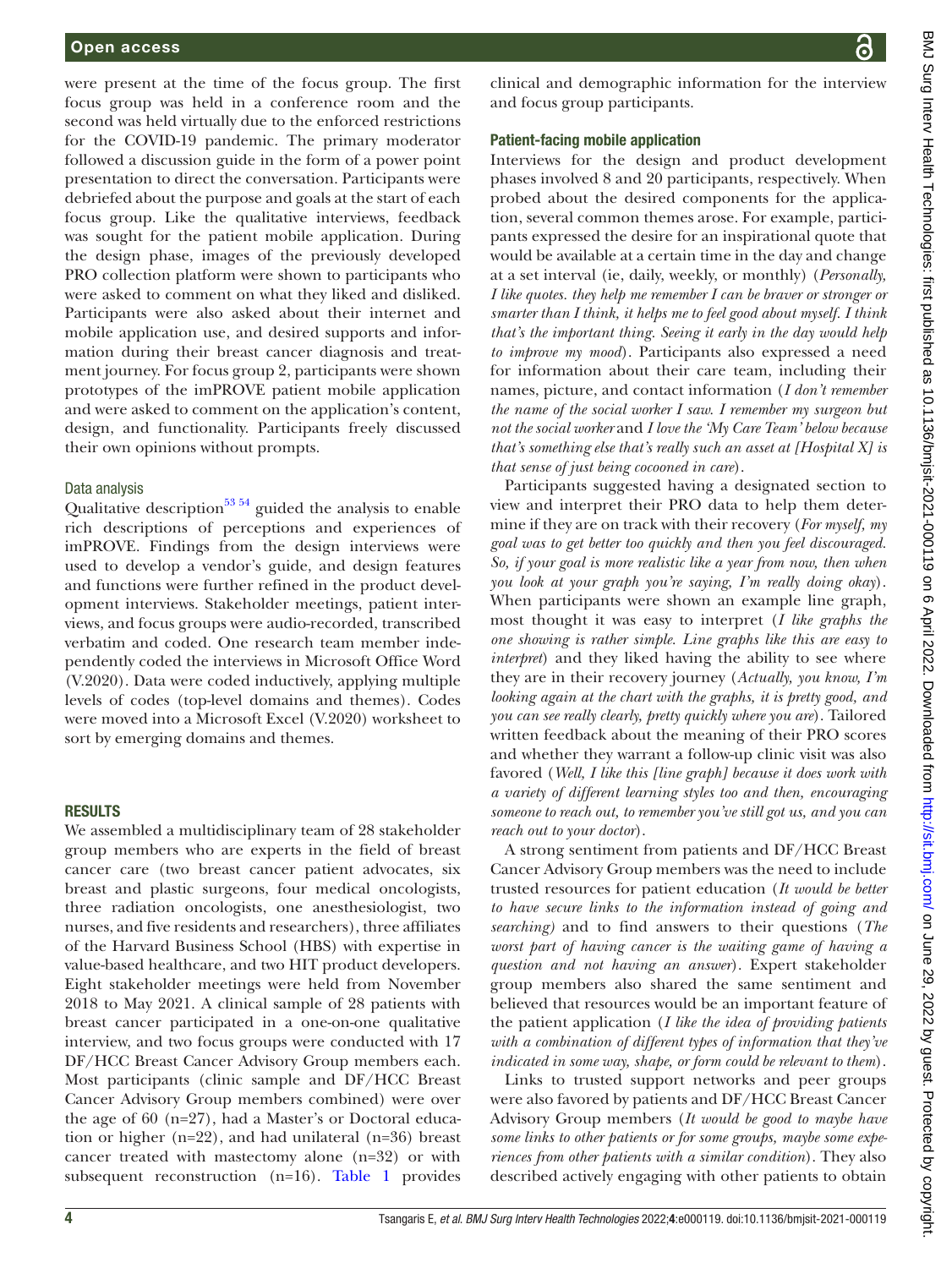<span id="page-4-0"></span>

|                                                                                     |                                                                                                                     | <b>Patient interview</b><br>المتقادم والمنافية فيقدرها وبالمراج | <b>DF/HCC Breast Cancer Advisory</b><br>And the first company is subjected and a |  |  |  |
|-------------------------------------------------------------------------------------|---------------------------------------------------------------------------------------------------------------------|-----------------------------------------------------------------|----------------------------------------------------------------------------------|--|--|--|
| $(n=28)$ and focus groups with DF/HCC Breast Cancer Advisory Group members $(n=17)$ |                                                                                                                     |                                                                 |                                                                                  |  |  |  |
| <b>Table 1</b>                                                                      | Participant-reported clinical and demographic information for the participants of the one-on-one patient interviews |                                                                 |                                                                                  |  |  |  |

|                               |                                                          |                           | participants   |                | Group focus group participants |  |
|-------------------------------|----------------------------------------------------------|---------------------------|----------------|----------------|--------------------------------|--|
|                               |                                                          | N                         | $\%$           | N              | $\%$                           |  |
| Age (years)                   | $\leq$ 49                                                | $\overline{7}$            | 25             | $\mathsf 0$    | $\mathsf 0$                    |  |
|                               | $50 - 59$                                                | 10                        | 36             | 1              | 6                              |  |
|                               | $60 - 69$                                                | 6                         | 21             | 8              | 47                             |  |
|                               | $\geq 70$                                                | 5                         | 18             | 8              | 47                             |  |
| Race                          | White                                                    | 26                        | 93             | 17             | 100                            |  |
|                               | Other                                                    | 2                         | 7              | 0              | 0                              |  |
| <b>Marital status</b>         | Single                                                   | 3                         | 11             | 3              | 18                             |  |
|                               | Married                                                  | 19                        | 68             | 10             | 59                             |  |
|                               | Widowed                                                  | $\overline{2}$            | $\overline{7}$ | $\overline{2}$ | 12                             |  |
|                               | Other                                                    | $\ensuremath{\mathsf{3}}$ | 11             | $\mathbf{1}$   | 6                              |  |
|                               | Missing                                                  | 1                         | $\overline{4}$ | $\mathbf{1}$   | 6                              |  |
| <b>Education level</b>        | High school diploma                                      | 5                         | 18             | 3              | 18                             |  |
|                               | College/trade/university degree                          | 9                         | 32             | 0              | 0                              |  |
|                               | Masters/doctoral degree                                  | 10                        | 36             | 12             | 71                             |  |
|                               | Missing                                                  | 4                         | 14             | $\overline{c}$ | 12                             |  |
| Employment                    | Full time                                                | 18                        | 64             | $\overline{2}$ | 12                             |  |
| status                        | Part time                                                | 3                         | 11             | 3              | 18                             |  |
|                               | Retired                                                  | 3                         | 11             | 11             | 65                             |  |
|                               | Not working/not looking for work                         | $\overline{c}$            | $\overline{7}$ | 0              | $\pmb{0}$                      |  |
|                               | Missing                                                  | $\overline{2}$            | $\overline{7}$ | $\mathbf{1}$   | 6                              |  |
| Age diagnosis                 | $\leq$ 49                                                | 9                         | 32             | 5              | 29                             |  |
| (years)                       | $50 - 59$                                                | 9                         | 32             | 7              | 41                             |  |
|                               | $60 - 69$                                                | $\overline{7}$            | 25             | 3              | 18                             |  |
|                               | $\geq$ 70                                                | 2                         | 7              | 2              | 12                             |  |
|                               | Missing                                                  | 1                         | 4              | 0              | $\mathsf 0$                    |  |
| <b>Breast cancer</b><br>stage | 0                                                        | $\overline{2}$            | $\overline{7}$ | 0              | $\mathbf 0$                    |  |
|                               |                                                          | 7                         | 25             | 8              | 47                             |  |
|                               | Ш                                                        | 8                         | 29             | 3              | 18                             |  |
|                               | III                                                      | 4                         | 14             | $\overline{c}$ | 12                             |  |
|                               | IV                                                       | 0                         | $\mathbf 0$    | 1              | 6                              |  |
|                               | Missing                                                  | $\overline{7}$            | 25             | 3              | 18                             |  |
| Laterality of                 | One breast                                               | 22                        | 79             | 14             | 82                             |  |
| breast cancer                 | Both breasts                                             | 6                         | 21             | 3              | 18                             |  |
| <b>Treatment status</b>       | Active treatment                                         | $\boldsymbol{9}$          | 32             | $\sqrt{5}$     | 29                             |  |
|                               | Follow-up                                                | 19                        | 68             | 12             | 71                             |  |
| Type of surgery               | Lumpectomy                                               | 7                         | 25             | 6              | 35                             |  |
|                               | Mastectomy only                                          | 9                         | 32             | 7              | 41                             |  |
|                               | Mastectomy with implant reconstruction                   | 8                         | 28             | 4              | 24                             |  |
|                               | Mastectomy with autologous reconstruction                | 3                         | 11             | 0              | 0                              |  |
|                               | Mastectomy with implant and autologous<br>reconstruction | 1                         | 4              | 0              | 0                              |  |

DF/HCC, Dana-Farber/Harvard Cancer Center.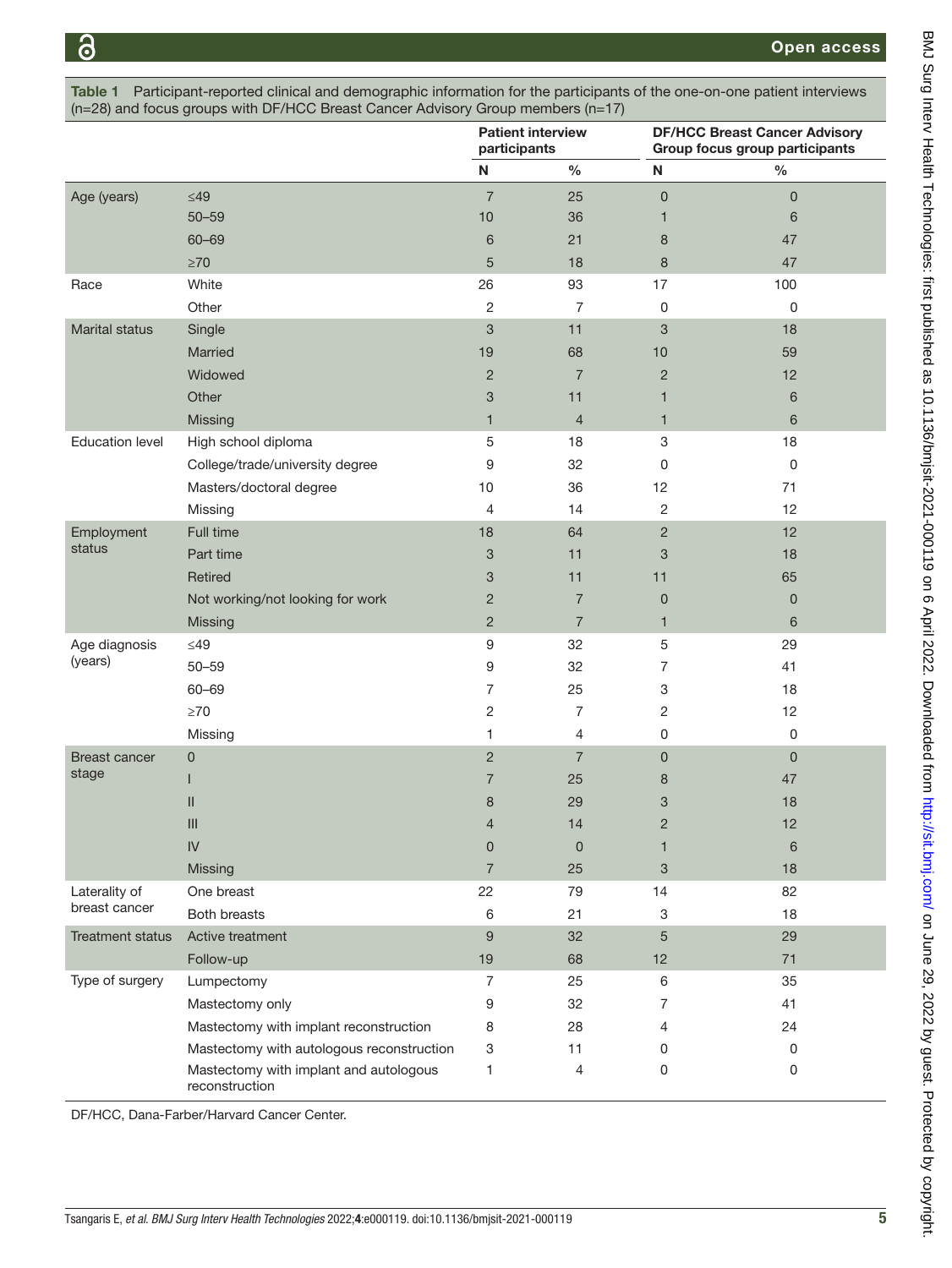

<span id="page-5-0"></span>Figure 1 Patient mobile application screenshots. (A) myCare. (B) myStory. (C) myResources. (D) myCommunity. (E) myNotes. Dr Andrea Pusic (senior author) is the creator and owner of imPROVE and authorizes the use of these images in the manuscript.

various types of information related to their diagnosis and treatment (*Oh yeah. That helped me a lot. It helped me find my oncologist and helped me prepare mentally and emotionally when I was going through the fear of my surgery. I met a few women in the waiting room at [Hospital X] going in for chemo, about what to look out for, what not to look out for, what to expect…talking to people that have actually gone through it is helpful, and it was the most beneficial to me*).

Finally, most patients and DF/HCC Breast Cancer Advisory Group members stated that they used a notebook to document questions and details related to their diagnosis and treatment, or to journal about their breast cancer journey. When probed about creating a section on the application to document this information, most participants responded favorably (*I would bring whatever notebooks of information I had as a reference point. But to have it at home in that hard copy and then to be able to just go access the information on my phone would have been fantastic*).

Feedback elicited from stakeholders group meetings, one-on-one patient interviews, and focus groups with DF/HCC Breast Cancer Advisory Group members led to the design and development of a patient mobile application MVP containing five components (myCare, myStory, myResources, myCommunity, and myNotes) that address the direct needs of the end users. [Figure](#page-5-0) 1 illustrates the five screens for the patient mobile application, and [table](#page-6-0) 2 describes key features and functions.

#### Clinician-facing dashboard

Six stakeholder meetings were held during the design phase and two during product development. Stakeholders favored having a summary table listing their patients who are enrolled in imPROVE as well as individual patient profiles to view PRO data. Desired features for the individual patient profiles included an expandable patient summary with clinical and demographic information (*Include demographics of who these patients are in case you want a better snapshot of the patients you're seeing*) and information

about the patients' other care team members to enable seamless communication between care providers (*I think the other thing that I'm thinking about is how we would use the tool to communicate clinician to clinician. Like, obviously, there's the clinician to patient, but it may be that there's going to be some sort of feedback loop*). Stakeholders also expressed the advantages and disadvantages of various displays of patient data, including radar and line graphs (*I think the advantage of the radar plot is if you can get all those responses onto one, and you get used to it over time, is to see an overall picture*), the need to display item-level responses (*You might want to make it [items response] an option for people who want to see it somewhere*) and a dashboard listing all PROMs with labels (ie, up/down arrows and equal symbols) that depict changes from the patient's previous score (*I would have an arrow and then "Improved from Previous" either right underneath the arrow or right next to it*). Finally, a photograph of the patient, graph summaries, and recommendations including links to relevant resources for patient referrals were also favored. The final clinician dashboard contains an overview table and individual patient profiles to view their data, illustrated in [figure](#page-7-0) 2. Key features and functions of the clinician dashboard are described in [table](#page-6-0) 2.

# Other features and functionalities

# Assessments, scoring and timelines

Outcome assessments were selected based on our team's expertise in PROM development as well as best practices in breast cancer outcome evaluation reported in the literature. In 2017, the International Consortium for Health Outcomes Measurement (ICHOM) published their breast cancer standard outcome set that was developed from the input of a multidisciplinary international working group of 26 healthcare providers and patient advocates.<sup>55</sup> The final standard set covers important clinical outcomes and case-mix factors, along with the following PROMs: European Organization for Research and Treatment of Cancer Quality of Life Questionnaire  $(C30)$ ,  $56$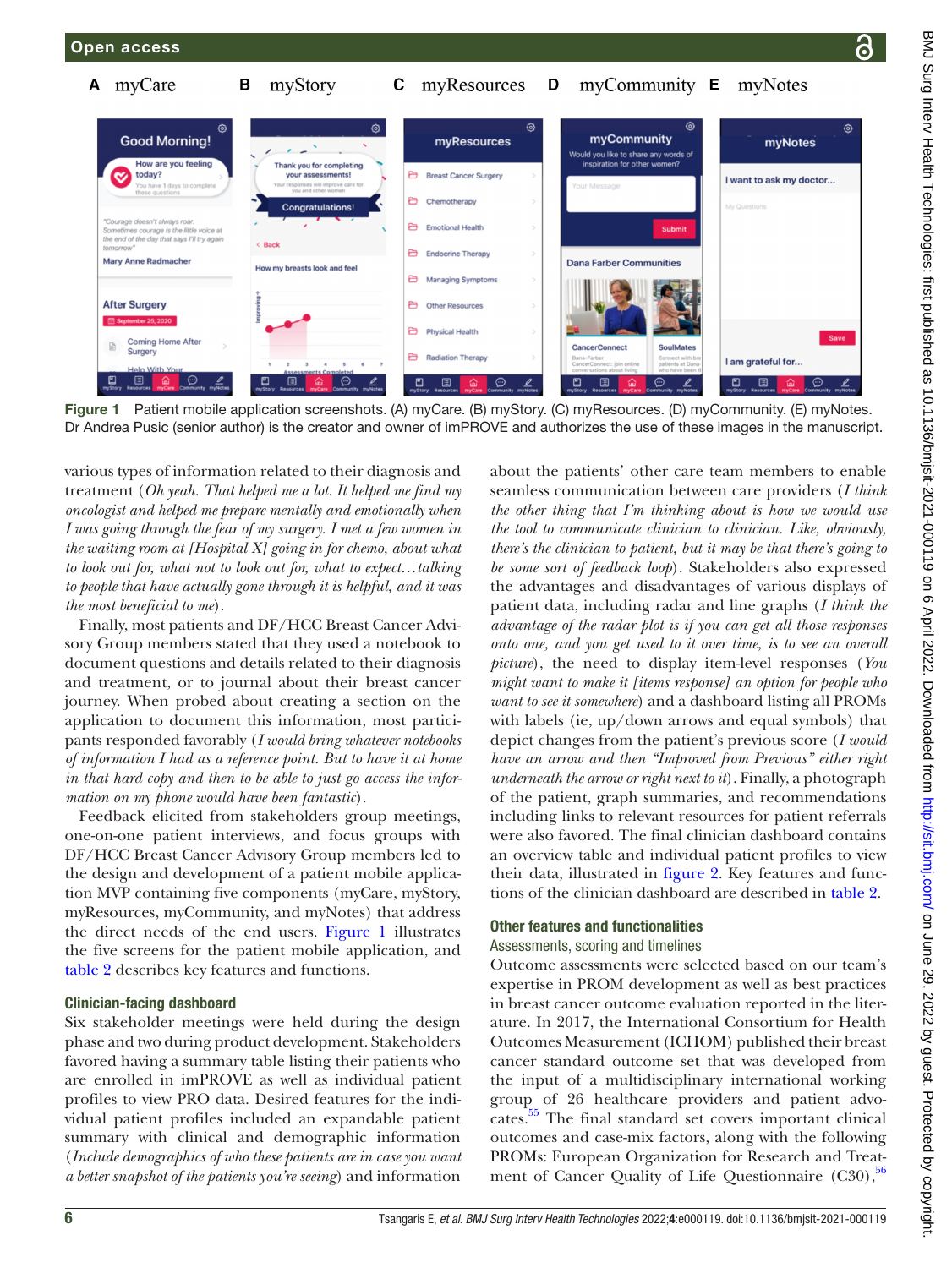<span id="page-6-0"></span>

| Table 2 Design features and functions for the patient-facing mobile application and clinician dashboard |                  |                                                                                                                                                                                                                                                                                                                                                                                                                                                                                                                                                                                                                                                                                                                                                                                                                                                                                                                                                                                                                                                                                                                                                                                                                                        |  |  |  |
|---------------------------------------------------------------------------------------------------------|------------------|----------------------------------------------------------------------------------------------------------------------------------------------------------------------------------------------------------------------------------------------------------------------------------------------------------------------------------------------------------------------------------------------------------------------------------------------------------------------------------------------------------------------------------------------------------------------------------------------------------------------------------------------------------------------------------------------------------------------------------------------------------------------------------------------------------------------------------------------------------------------------------------------------------------------------------------------------------------------------------------------------------------------------------------------------------------------------------------------------------------------------------------------------------------------------------------------------------------------------------------|--|--|--|
|                                                                                                         | <b>Component</b> | <b>Features/functions</b>                                                                                                                                                                                                                                                                                                                                                                                                                                                                                                                                                                                                                                                                                                                                                                                                                                                                                                                                                                                                                                                                                                                                                                                                              |  |  |  |
| Patient mobile<br>application                                                                           | myCare           | > Home screen to access scheduled and on-demand assessments (PROMs)<br>Inspirational quotes curated by the imPROVE team or provided by patients<br>Direct links to resources for type and stage of treatment (pre-operative: getting ready<br>for your surgery, coming home after surgery; post-operative: coming home after<br>surgery, help with symptoms)<br>> Care team member names, photographs, and direct links to their institutional (BWH/<br>DFCI) profiles                                                                                                                                                                                                                                                                                                                                                                                                                                                                                                                                                                                                                                                                                                                                                                 |  |  |  |
|                                                                                                         | myStory          | ▶ Graphic displays with written interpretations of PROM scores<br>► Actionable insights for whether they should contact their care team<br>Direct links to relevant resources for the domains that are graphed (eg, physical<br>health)                                                                                                                                                                                                                                                                                                                                                                                                                                                                                                                                                                                                                                                                                                                                                                                                                                                                                                                                                                                                |  |  |  |
|                                                                                                         | <b>Resources</b> | Library of educational materials, curated by breast and plastic surgeons, categorized<br>as follows: breast cancer surgery, chemotherapy, emotional health, endocrine<br>therapy, managing symptoms, physical health, radiation therapy, sexuality and<br>relationships, and other resources                                                                                                                                                                                                                                                                                                                                                                                                                                                                                                                                                                                                                                                                                                                                                                                                                                                                                                                                           |  |  |  |
|                                                                                                         | Community        | Direct links to DFCI communities and global communities to connect with other<br>women<br>▶ Opportunity to share words of inspiration (quotes for the home screen) and helpful<br>resources (ie, where to find a wig, tattoo artist etc)                                                                                                                                                                                                                                                                                                                                                                                                                                                                                                                                                                                                                                                                                                                                                                                                                                                                                                                                                                                               |  |  |  |
|                                                                                                         | myNotes          | A private personal notepad with three distinct sections as follows: things I want to<br>ask my doctor, things I am grateful for, and reflections on my journey                                                                                                                                                                                                                                                                                                                                                                                                                                                                                                                                                                                                                                                                                                                                                                                                                                                                                                                                                                                                                                                                         |  |  |  |
| Clinician dashboard                                                                                     |                  | ▶ Login using institutional email address and desired password<br>• Overview table listing patients that are assigned to the clinician along with the<br>following information: patient first and last name, medical record number, date of<br>birth, imPROVE status (ie, active, pending, or deactivated), surgery type, surgery<br>date, and next scheduled PROM date according PROMs timeline<br>▶ Patient profile with a photograph, an expandable patient summary that includes their<br>previous and most recent surgery types, most recent surgery date, previous and<br>active treatment types, and a care team tab including the names and contact details<br>for other care team members (eg, plastic surgeon, social worker).<br>Individual patient data views categorized into five domains: body image, physical<br>health, sexual health, psychosocial health, and other. A radar chart plotting scores<br>for the four core scales (satisfaction with breast, and psychosocial, physical, and<br>sexual health), a line graph plotting scores over time, and graph summaries and<br>recommendations including links to patient referrals for the BREAST-Q scales.<br>Individual item scores are available for all PROMs |  |  |  |

BWH, Brigham and Women's Hospital; DFCI, Dana-Farber Cancer Institute; PROM, patient-reported outcome measure.

breast-specific module  $(23)$ ,<sup>[57](#page-10-15)</sup> and liver metastases from colorectal cancer module  $(21)$ ,<sup>58</sup> the Functional Assessment of Cancer Therapy—endocrine symptoms<sup>59</sup> and the BREAST-Q Satisfaction with Breast scale. $60$  Details on the development of the ICHOM breast cancer outcome sets are published elsewhere.<sup>55</sup> imPROVE incorporates the ICHOM breast cancer standard outcome set as well as the complete BREAST-Q Breast Cancer Module.60

Scoring of PROMs is automatically generated using an algorithm embedded within the application. Timelines for administering the PROMs to patients is mapped to clinically meaningful time points and was determined based on the timelines recommended by ICHOM and from the input of healthcare providers who treat patients with breast cancer. Patients also have the option to complete their PROMs on-demand (daily) when they have no scheduled assessments.

# Architecture

imPROVE is enabled by a progressive patient mobile application and clinician dashboard that provide visual and written interpretations of PRO data. A hybrid mobile application was developed that is supported by iPhone and Android operating systems. [Figure](#page-7-1) 3 highlights the various inputs and outputs for imPROVE.

# Security and privacy

imPROVE was developed alongside our software developer and BWH's Digital Innovation Hub to mitigate security risks and ensure that the application includes the necessary protocols and strategies to protect users' privacy and sensitive health information. The BWH mobile health server was leveraged to store sensitive patient data in a secure cloud-based database.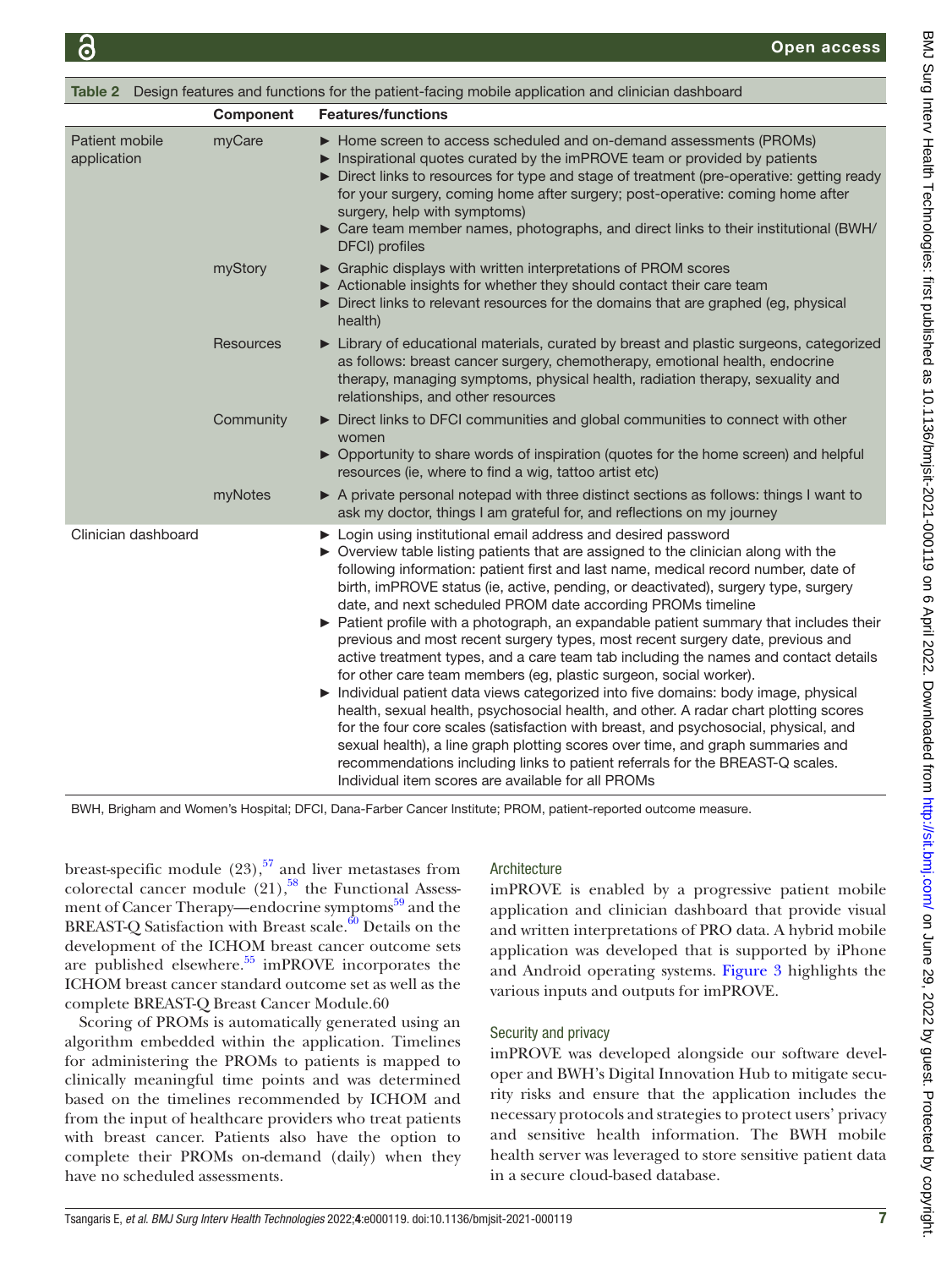#### **A** Overview table

| <b>Patients</b>                                  |                                                     | Clear Filters | <b>Export Quotes</b>               | <b>CSV Upload</b>                        | <b>Export Community</b> | Export Data $\Xi$ | Export Survey Data E | Manage Columns   |
|--------------------------------------------------|-----------------------------------------------------|---------------|------------------------------------|------------------------------------------|-------------------------|-------------------|----------------------|------------------|
| First Name $\hat{z}$<br>$\overline{\phantom{a}}$ | Last Name<br>$\triangle$<br>$\overline{\mathbf{v}}$ | $MRN # =$     | $DOB =$<br>$\overline{\mathbf{v}}$ | Status $\div$<br>$\overline{\mathbf{v}}$ | v.<br>Surgery Type      |                   | <b>Surgery Date</b>  | <b>Next PROM</b> |
| Anne                                             | Test                                                | 876-54321     | 1985-09-24                         | • Active                                 |                         |                   |                      |                  |
| Patricia                                         | Test                                                | 333-33333     | 1977-03-16                         | • Active                                 |                         |                   |                      |                  |
| Skye                                             | Test                                                | 322-34567     | 1960-04-30                         | • Active                                 |                         |                   |                      |                  |
| Anne                                             | Test                                                | 112-34567     | 1980-11-29                         | • Active                                 |                         |                   |                      |                  |
| Hazel                                            | Test                                                | 123-45678     | 1990-11-30                         | • Active                                 |                         |                   |                      |                  |

#### **B** Individual patient profiles

| <b>Elena Tsangaris</b><br>Age: 30<br><b>Care Team</b><br><b>Summary</b>                                        |                                  |                                                                                                                    | <b>Patient Summary</b>                                |  |  |
|----------------------------------------------------------------------------------------------------------------|----------------------------------|--------------------------------------------------------------------------------------------------------------------|-------------------------------------------------------|--|--|
| <b>Previous Surgeries:</b><br>None                                                                             | <b>Artive Treatment:</b><br>None | <b>Previous Treatments:</b><br>None                                                                                | <b>Last Surgery Type:</b><br>DIEP Flap Reconstruction |  |  |
| <b>Last Surgery Date:</b><br>04-27-3021                                                                        |                                  |                                                                                                                    |                                                       |  |  |
| $\uparrow$ Improved since previous $\downarrow$ Decreased since previous $\Box$ Same as previous<br>Body image | $Q$ No<br>previous               | Physical well-being: chest (BREAST-Q)<br>Higher scores reflect a better outcome<br>100                             |                                                       |  |  |
| Survey                                                                                                         | <b>Date Completed</b>            |                                                                                                                    | Excellent                                             |  |  |
| C Body image (EDRTC)                                                                                           | 5 day(s) ago                     | $\omega$                                                                                                           |                                                       |  |  |
| C Satisfaction with breast IBREAST-01                                                                          | 5 day(s) ago                     |                                                                                                                    |                                                       |  |  |
| Physical health (including Pain)                                                                               |                                  | $\omega$                                                                                                           | Good                                                  |  |  |
| Survey                                                                                                         | <b>Date Completed</b>            | $\bullet$                                                                                                          | Eain                                                  |  |  |
| 6 Physical well-being: chest (BREAST-Q)                                                                        | Today                            |                                                                                                                    |                                                       |  |  |
| Symptom: Arm symptoms (EORTC)                                                                                  | 5 day(s) ago                     |                                                                                                                    |                                                       |  |  |
| C Physical functioning (EORTC)                                                                                 | 5-day(s) ago                     | 10                                                                                                                 | Poor                                                  |  |  |
| C Cognitive functioning (EORTC)                                                                                | 5 day(s) ago                     |                                                                                                                    |                                                       |  |  |
| Psychosocial health                                                                                            |                                  | <b>d</b><br>Graph Summary and Recommendation:<br>MuMrs Trangaris completed questions about symptoms related to her | ×                                                     |  |  |
| Survey                                                                                                         | <b>Dute Completed</b>            | breast(s). Her last recorded score was 28, on June 8, 2021. Her score has                                          |                                                       |  |  |
| <sup>O</sup> Role functioning (EORTC)                                                                          | 5 day(s) ago                     | decreased compared to her last score June 7, 2021                                                                  |                                                       |  |  |
| C Emotional functioning (EORTC)                                                                                | 5 day(s) ago                     | <b>Bestonies</b><br><b>Bank Rehabilitation</b>                                                                     |                                                       |  |  |
|                                                                                                                |                                  | ----<br>-------                                                                                                    |                                                       |  |  |

Figure 2 Clinician dashboard screenshot. (A) Overview table. (B) Individual patient profiles. PROM, patient-reported outcome measure. No patient information is displayed in [figure 2,](#page-7-0) only mock data from test user.

#### Access

imPROVE is an invitation-only application that can solely be accessed by patients who are treated at participating centers. Patients are invited to enroll in imPROVE by a participating healthcare provider during a scheduled clinic visit, and are invited to download the application via a text message sent to their preferred mobile telephone number. To download the application, and with each subsequent login, the user is required to satisfy a two-step authentication process, using their registered

<span id="page-7-0"></span>mobile telephone number to login, followed by entry of a security code sent via text message to the user's mobile phone.

#### **DISCUSSION**

Our team developed a novel, innovative, and customizable PRO data collection platform called imPROVE using best practices in UCD, AD, and qualitative methods. The overarching goal of imPROVE is to fulfill the need for



<span id="page-7-1"></span>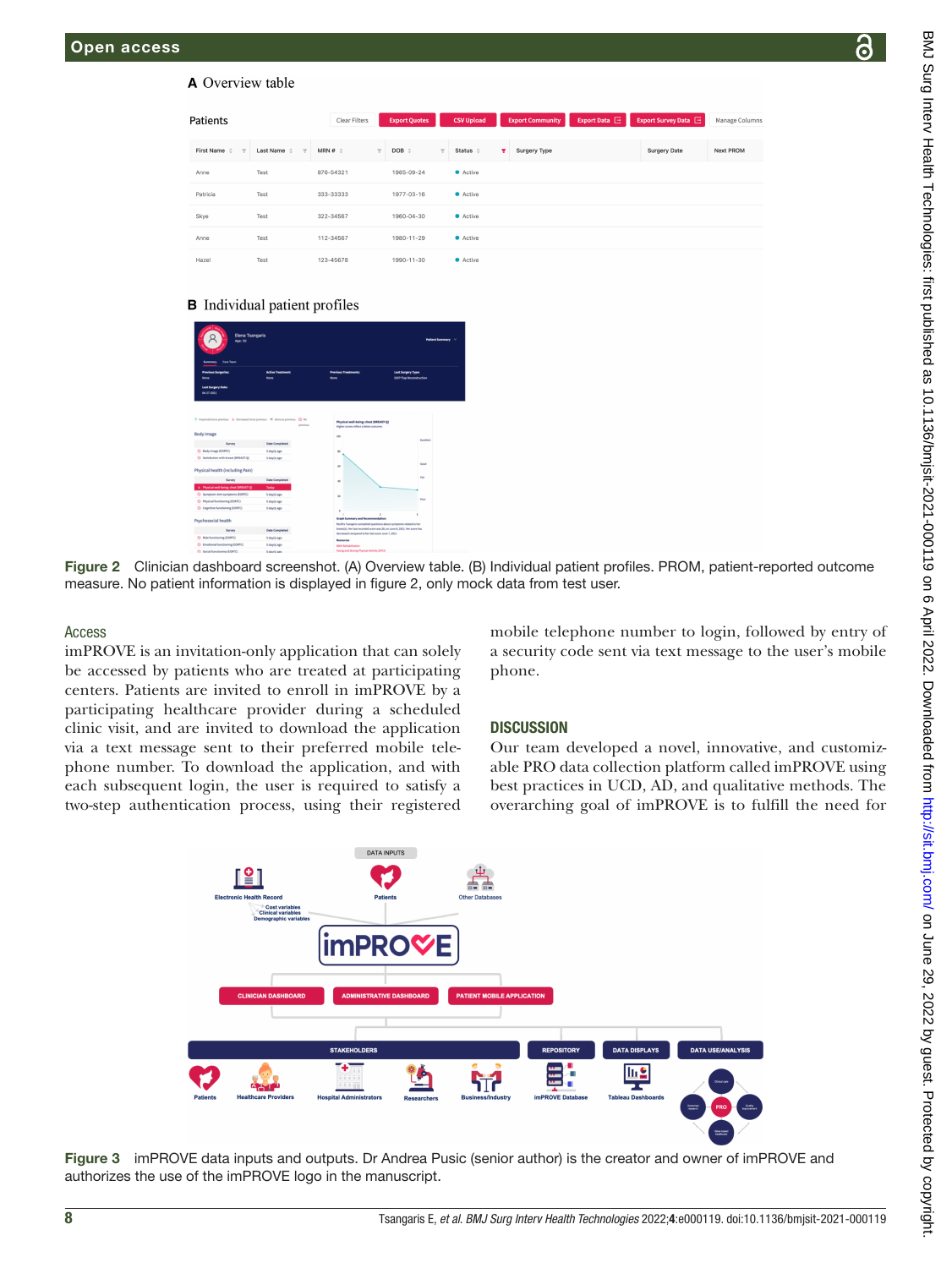a robust and scalable PRO solution that can overcome the limitations of existing EHRs and third-party solutions by providing a mechanism to support a collaborative care approach through adaptive tailored feedback, optimizing care for patients, and empowering and enabling patients to own their care. imPROVE consists of a patient mobile application and clinician dashboard to facilitate the collection and reporting of PRO data to improve individual patient care and inform clinical decision-making, quality improvement, and research.

Qualitative data collected from a clinical sample of patients, DF/HCC Breast Cancer Advisory Group members, and experts suggest the need for a designated section for patients to view their PROMs scores and to obtain automated feedback (written and graphic displays) explaining what their scores mean and whether they should seek additional care. Participants also desired the inclusion of an inspirational quote, information about their care team (ie, names, picture and contact information), trusted resources for patient education, links to trusted support networks and peer groups, as well as a notes section to document information about their diagnosis and treatment or to journal. For the clinician dashboards, prominent themes included the need for a summary table listing their patients who are enrolled in imPROVE as well as individual patient data that include clinical and demographic information, graphic displays and written summaries, item-level responses, links to relevant resources for patient referrals, and contact details for other care team members. Ensuring that the content for imPROVE is customizable to enable its transferability to other institutions, departments, or disease groups was also considered an important feature to facilitate future iterations.

We developed the first iteration of imPROVE for patients with breast cancer with a view to expand to other patient groups in the future. Breast cancer treatment-related decisions are traditionally informed by clinical outcomes, such as complication rates and disease-free survival.<sup>61-63</sup> The impact on health-related quality of life (HRQoL) is increasingly recognized to be equally as important in informing treatment-related decisions given the high survival rates in breast cancer.<sup>64</sup> Randomized controlled trials evaluating the impact of PRO collection in breast cancer have shown substantial effects on HRQoL over time,<sup>65</sup> including reduced psychosocial distress, symptom burden, and anxiety and depression. Improved physical, emotional and sexual well-being have also been shown in addition to significantly higher overall and qualityadjusted survival. Longitudinal collection of PRO data is therefore needed to better evaluate outcomes over time and to inform clinical and treatment-related decisions.<sup>[63](#page-10-22)</sup>

Understanding the patient's perspective of their health outcomes has also been recognized as a critical element for improving healthcare quality. $4-6$  In 2001, the United States Institute of Medicine published '*"Crossing the quality chasm: a new health system for the 21st century',* which highlights the goal of achieving a patient-centered system that

will drive forward improvements in the quality of healthcare. [7](#page-9-2) Further to this, in 2012, the ICHOM was founded to develop standardized outcome measurement sets for different disease groups to assess PROs and experiences using PROMs and PREMs.<sup>[8](#page-9-13)</sup>

The use of PRO data as an indicator of healthcare value is a novel yet growing field in the USA.<sup>26 66-68</sup> Professor Michael Porter's work at the HBS Institute for Strategy and Competitiveness on value-based healthcare reform is rapidly gaining traction in national and international healthcare deliberations.<sup>69</sup> Furthermore, the Medicare Access and CHIP Reauthorization Act of 2015<sup>70</sup> described a shift in healthcare reimbursement models, from feefor-service towards a Merit-Based Incentive Payment System<sup>72[71](#page-10-25)</sup> in which physician and system performance will be judged and reimbursed partially based on the quality of care provided. $66$  For these reasons, there is a pressing need for new strategies to support the collection of PRO data to support discernment of healthcare quality and value. imPROVE can be used by health systems and clinicians to meet the new demands of the rapidly changing reimbursement landscape.

The design features and functions of the imPROVE patient mobile application and clinician dashboard were informed by a large group of diverse expert stakeholders, a clinical sample of patients, and members of the DF/ HCC Breast Cancer Advisory Group. The elicitation of feedback from multiple perspectives enabled the development of a mobile application and clinician dashboard representing the needs of a range of end users. A limitation of the study is that stakeholders represented two high-resource settings (DFCI/BWH). Furthermore, patients who participated in the one-on-one interviews and members of the DF/HCC Breast Cancer Advisory Group were primarily White and educated women. Future development and implementation efforts for imPROVE should seek additional feedback to identify whether there are any gaps in the design features, functions, and contentto address the needs of a more diverse group of end users who vary by race or ethnicity, education level, income status and geographic region. Additional work is needed to assess the transferability and usability of imPROVE to other settings, including different disease groups and institutions.

#### CONCLUSION

imPROVE has the potential to transform the way we deliver care to patients. Using best practices in UCD, AD, and qualitative methods, imPROVE was developed to address the needs of all stakeholders by including easyto-understand and accessible PRO reports for clinicians, feedback and provision of resources for patients, accessible PRO data for healthcare administrators (to inform care quality improvement and to demonstrate performance and value), and a research engine to efficiently collect PRO data alongside clinical variables.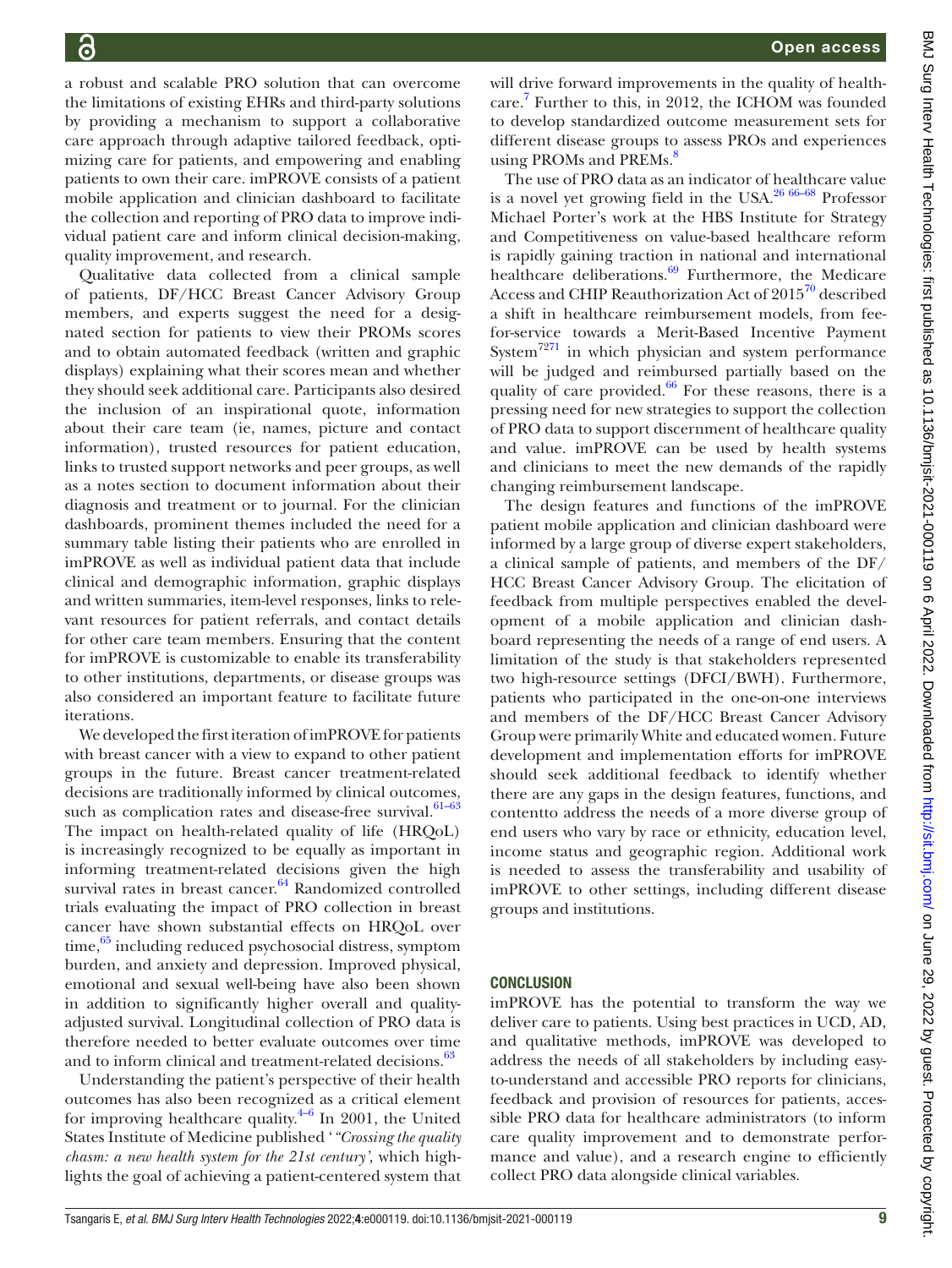BMJ Surg Interv Health Technologies: first published as 10.1136/bmjsit-2021-000119 on 6 April 2022. Downloaded from http://sit.bmj.com/ on June 29, 2022 by guest. Protected by copyright BMJ Surg Interv Health Technologies: first published as 10.1136/bmjsit-2021-000119 on 6 April 2022. Downloaded from Intervisit.bmj.com/ on June 29, 2022 by guest. Protected by copyright.

# Author affiliations

<sup>1</sup>Department of Surgery, Harvard Medical School, Boston, Massachusetts, USA <sup>2</sup>Department of Surgery, Brigham and Women's Hospital, Boston, Massachusetts, USA

<sup>3</sup>Surgical Oncology, Dana-Farber Cancer Institute, Boston, Massachusetts, USA 4 Department of Medical Oncology, Harvard Medical School, Boston, Massachusetts, **IISA** 

<sup>5</sup>Institute for Strategy & Competitiveness, Harvard Business School, Boston, Massachusetts, USA

<sup>6</sup>Department of Anesthesiology, Perioperative, and Pain Medicine, Harvard Medical School, Boston, Massachusetts, USA

7 Dana Farber/Harvard Cancer Center Breast Cancer Advocates, Dana-Farber Cancer Institute, Boston, Massachusetts, USA

### Twitter Elena Tsangaris [@elena\\_tsangaris](https://twitter.com/elena_tsangaris)

Acknowledgements Our team is grateful for the continued support and feedback from patients, DF/HCC Breast Cancer Advisory Group, and our stakeholder group members, some of which are co-authors on this paper: Christopher Sidey-Gibbons, Kristin Schreiber, Olivia Donnelly, Elizabeth Mittendorf, Laura Dominici, Tari King, Robert S Kaplan, Mary Witkowski, Thomas Feeley, Regan Bergmark, Carson Gee, Noah Sarucia, Ann Partridge, Michael Hassett, Nancy Lin, Rachel Freedman, Elizabeth Frank, Martha Carnie, Michele McCullough, Justin Broyles, Stephanie Caterson, Yoon Chun, Jennifer Bellon, Julia Wong, Rinaa Punglia, Gezzer Ortega, Sri Emani, Alee Hernandez.

Contributors ET and AP conceived and designed the study, had access to the data, and equally accept full responsibility for the work, the conduct of the study, and decision to publish. ET, JM, MG, JO'G, RP conducted the study methodology. AP and ME provided oversight to methodology. All authors reviewed the manuscript and approved the final version for submission.

Funding This work is supported by the Patient-Reported Outcomes, Value and Experience (PROVE) Center within the Department of Surgery at Brigham and Women's Hospital.

Competing interests AP is co-developer of the BREASTQ, which is owned by Memorial Sloan-Kettering Cancer Center (50%), Brigham and Women's Hospital (25%) and McMaster University (25%). AP receives a portion of licensing fees (royalty payments) when the BREASTQ is used in industry-sponsored clinical trials. Andrea Pusic is an Editorial Board Member.

#### Patient consent for publication Not applicable.

Ethics approval This study involves human participants but this project was determined as a quality improvement initiative since the project was not intended to answer a specific research question or to test hypotheses. Interviews with patients were conducted to informed the development of a mobile application. Dana-Farber Cancer Institute—QI Ref# 374351 exempted this study. This study was conducted as a quality improvement initiative.

Provenance and peer review Not commissioned; externally peer reviewed.

Data availability statement No data are available.

Open access This is an open access article distributed in accordance with the Creative Commons Attribution Non Commercial (CC BY-NC 4.0) license, which permits others to distribute, remix, adapt, build upon this work non-commercially, and license their derivative works on different terms, provided the original work is properly cited, appropriate credit is given, any changes made indicated, and the use is non-commercial. See: [http://creativecommons.org/licenses/by-nc/4.0/.](http://creativecommons.org/licenses/by-nc/4.0/)

#### ORCID iD

Elena Tsangaris<http://orcid.org/0000-0002-4379-0431>

# **REFERENCES**

- <span id="page-9-0"></span>1 Breast Cancer Research Foundation. Breast cancer statistics and resources, 2020. Available: [https://www.bcrf.org/breast-cancer](https://www.bcrf.org/breast-cancer-statistics-and-resources)[statistics-and-resources](https://www.bcrf.org/breast-cancer-statistics-and-resources) [Accessed 30 Sep 2021].
- 2 Ginsburg O, Bray F, Coleman MP, *et al*. The global burden of women's cancers: a grand challenge in global health. *[Lancet](http://dx.doi.org/10.1016/S0140-6736(16)31392-7)* 2017;389:847–60.
- <span id="page-9-1"></span>3 Blumenthal D. Quality of care — what is it? *[N Engl J Med Overseas](http://dx.doi.org/10.1056/NEJM199609193351213)  [Ed](http://dx.doi.org/10.1056/NEJM199609193351213)* 1996;335:891–4.
- <span id="page-9-12"></span>4 Black N, Jenkinson C. Measuring patients' experiences and outcomes. *[BMJ](http://dx.doi.org/10.1136/bmj.b2495)* 2009;339:b2495.
- 5 Lohr KN, Zebrack BJ. Using patient-reported outcomes in clinical practice: challenges and opportunities. *[Qual Life Res](http://dx.doi.org/10.1007/s11136-008-9413-7)* 2009;18:99–107.
- 6 Sharma R, Shulman LN, James T. The future of quality improvement in breast cancer: patient-reported outcomes. *[Am J Med Qual](http://dx.doi.org/10.1177/1062860617723707)* 2017;32:469–71.
- <span id="page-9-2"></span>7 Nelson EC, Eftimovska E, Lind C, *et al*. Patient reported outcome measures in practice. *[BMJ](http://dx.doi.org/10.1136/bmj.g7818)* 2015;350:g7818.
- <span id="page-9-13"></span>8 Lloyd H, Wheat H, Horrell J, *et al*. Patient-Reported measures for Person-Centered coordinated care: a comparative domain map and web-based compendium for supporting policy development and implementation. *[J Med Internet Res](http://dx.doi.org/10.2196/jmir.7789)* 2018;20:e54.
- <span id="page-9-3"></span>9 Basch E. Patient-Reported Outcomes - Harnessing Patients' Voices to Improve Clinical Care. *[N Engl J Med](http://dx.doi.org/10.1056/NEJMp1611252)* 2017;376:105–8.
- <span id="page-9-9"></span>10 Lavallee DC, Chenok KE, Love RM, *et al*. Incorporating patientreported outcomes into health care to engage patients and enhance care. *[Health Aff](http://dx.doi.org/10.1377/hlthaff.2015.1362)* 2016;35:575–82.
- 11 McHorney CA, Tarlov AR. Individual-Patient monitoring in clinical practice: are available health status surveys adequate? *[Qual Life Res](http://dx.doi.org/10.1007/BF01593882)* 1995;4:293–307.
- 12 Detmar SB, Aaronson NK, Wever LD, *et al*. How are you feeling? Who wants to know? Patients' and oncologists' preferences for discussing health-related quality-of-life issues. *[J Clin Oncol](http://dx.doi.org/10.1200/JCO.2000.18.18.3295)* 2000;18:3295–301.
- 13 Levine MN, Gafni A, Markham B, *et al*. A bedside decision instrument to elicit a patient's preference concerning adjuvant chemotherapy for breast cancer. *[Ann Intern Med](http://dx.doi.org/10.7326/0003-4819-117-1-53)* 1992;117:53–8.
- 14 Street RL, Gold WR, McDowell T. Using health status surveys in medical consultations. *[Med Care](http://dx.doi.org/10.1097/00005650-199407000-00006)* 1994;32:732–44.
- 15 Branch WT, Malik TK. Using 'windows of opportunities' in brief interviews to understand patients' concerns. *[JAMA](http://dx.doi.org/10.1001/jama.1993.03500130081036)* 1993;269:1667–8.
- 16 Delbanco TL. Enriching the doctor-patient relationship by Inviting the patient's perspective. *[Ann Intern Med](http://dx.doi.org/10.7326/0003-4819-116-5-414)* 1992;116:414–8.
- 17 Lansky D, Butler JB, Waller FT. Using health status measures in the hospital setting: from acute care to 'outcomes management'. *[Med](http://dx.doi.org/10.1097/00005650-199205001-00006)  [Care](http://dx.doi.org/10.1097/00005650-199205001-00006)* 1992;30:MS57–73.
- <span id="page-9-4"></span>18 Basch E, Deal AM, Kris MG, *et al*. Symptom monitoring with patientreported outcomes during routine cancer treatment: a randomized controlled trial. *[J Clin Oncol](http://dx.doi.org/10.1200/JCO.2015.63.0830)* 2016;34:557–65.
- 19 Howell D, Molloy S, Wilkinson K, *et al*. Patient-Reported outcomes in routine cancer clinical practice: a scoping review of use, impact on health outcomes, and implementation factors. *[Ann Oncol](http://dx.doi.org/10.1093/annonc/mdv181)* 2015;26:1846–58.
- <span id="page-9-5"></span>20 Centers for Medicare and Medicaid. Comprehensive care for joint replacement model, 2020. Available: [https://innovation.cms.gov/](https://innovation.cms.gov/initiatives/cjr) [initiatives/cjr](https://innovation.cms.gov/initiatives/cjr) [Accessed 30 Sep 2021].
- <span id="page-9-6"></span>21 Van Der Wees PJ, Nijhuis-Van Der Sanden MWG, Ayanian JZ, *et al*. Integrating the use of patient-reported outcomes for both clinical practice and performance measurement: views of experts from 3 countries. *[Milbank Q](http://dx.doi.org/10.1111/1468-0009.12091)* 2014;92:754–75.
- <span id="page-9-7"></span>22 Centres for Medicare and Medicaid Services (CMS). *Health outcomes survey (HOS)*. Baltimore, MD: CMS, 2016.
- 23 Valderas JM, Alonso J. Patient reported outcome measures: a model-based classification system for research and clinical practice. *[Qual Life Res](http://dx.doi.org/10.1007/s11136-008-9396-4)* 2008;17:1125–35.
- <span id="page-9-8"></span>24 Wu AW, Kharrazi H, Boulware LE, *et al*. Measure once, cut twice- adding patient-reported outcome measures to the electronic health record for comparative effectiveness research. *[J Clin Epidemiol](http://dx.doi.org/10.1016/j.jclinepi.2013.04.005)* 2013;66:S12–20.
- 25 Cleeland CS, Wang XS, Shi Q, *et al*. Automated symptom alerts reduce postoperative symptom severity after cancer surgery: a randomized controlled clinical trial. *[J Clin Oncol](http://dx.doi.org/10.1200/JCO.2010.29.8315)* 2011;29:994–1000.
- <span id="page-9-14"></span>26 Basch E. New frontiers in patient-reported outcomes: adverse event reporting, comparative effectiveness, and quality assessment. *[Annu](http://dx.doi.org/10.1146/annurev-med-010713-141500)  [Rev Med](http://dx.doi.org/10.1146/annurev-med-010713-141500)* 2014;65:307–17.
- 27 Warrington L, Absolom K, Conner M, *et al*. Electronic systems for patients to report and manage side effects of cancer treatment: systematic review. *[J Med Internet Res](http://dx.doi.org/10.2196/10875)* 2019;21:e10875.
- <span id="page-9-11"></span>28 Jensen RE, Rothrock NE, DeWitt EM, *et al*. The role of technical advances in the adoption and integration of patient-reported outcomes in clinical care. *[Med Care](http://dx.doi.org/10.1097/MLR.0000000000000289)* 2015;53:153–9.
- <span id="page-9-10"></span>29 Velikova G, Booth L, Smith AB, *et al*. Measuring quality of life in routine oncology practice improves communication and patient wellbeing: a randomized controlled trial. *[J Clin Oncol](http://dx.doi.org/10.1200/JCO.2004.06.078)* 2004;22:714–24.
- 30 Kotronoulas G, Kearney N, Maguire R, *et al*. What is the value of the routine use of patient-reported outcome measures toward improvement of patient outcomes, processes of care, and health service outcomes in cancer care? A systematic review of controlled trials. *[J Clin Oncol](http://dx.doi.org/10.1200/JCO.2013.53.5948)* 2014;32:1480–501.